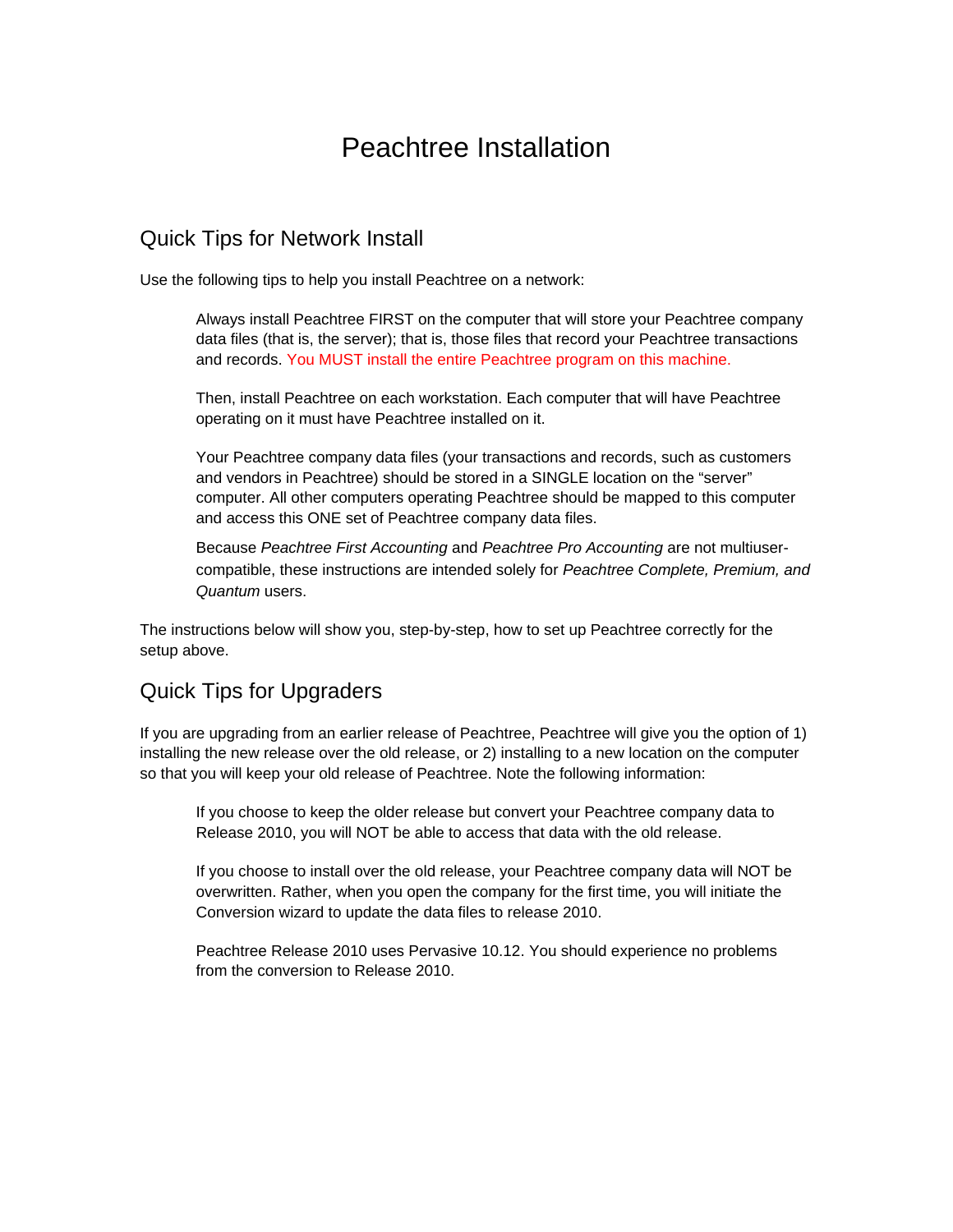# Frequently Asked Questions

Q: Can I place my company data on an external drive [external storage] connected to the server as another part of the system?

A: No. If the external drive is set up as a mapped location to the server (even though it is physically attached to the server), you will not be able to install Peachtree.

Q: Can I just install Peachtree on the server following the defaults and then copy the files to the location I want and edit the .INI file?

A: This is inadvisable since Peachtree sets registry entries on the local computer when it installs. Peachtree will not function properly if these registry entries are not set.

Which Setup Do I Choose?

You can install Peachtree in one of three ways (Click the underlined heading to go to the step-bystep instructions for each particular installation method):

#### **I. Install on a single/stand-alone computer**.

Use these instructions if you will install Peachtree on only one computer and the Peachtree company data will reside on that computer and be accessed only from that one computer.

# **II. Install on a network, and the computer that has the Peachtree company data will be used as a workstation**

Use these instructions if

 More than one computer will be networked so that multiple users may access your Peachtree company data at once.

 The computer that you put your Peachtree company data on will be used to access the data.

This is usually called a Peer-to-Peer network.

# III. **Install on a network, but the computer that has the Peachtree company data will NOT be used as a workstation.**

Use these instructions if

 More than one computer will be networked so that multiple users may access your Peachtree company data at once.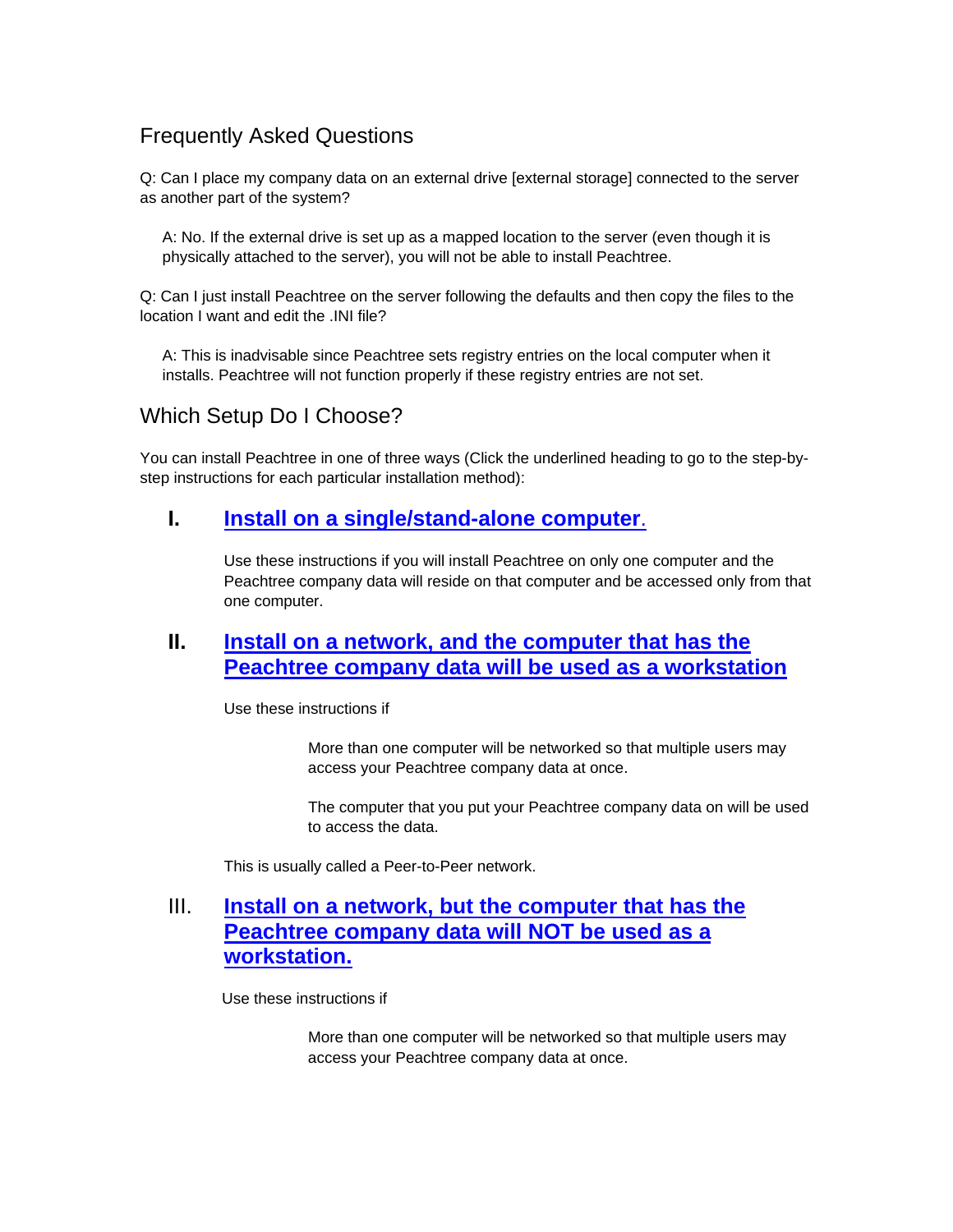The computer that you put your Peachtree company data on will NOT be used to access the data.

This is usually called a Client/Server network.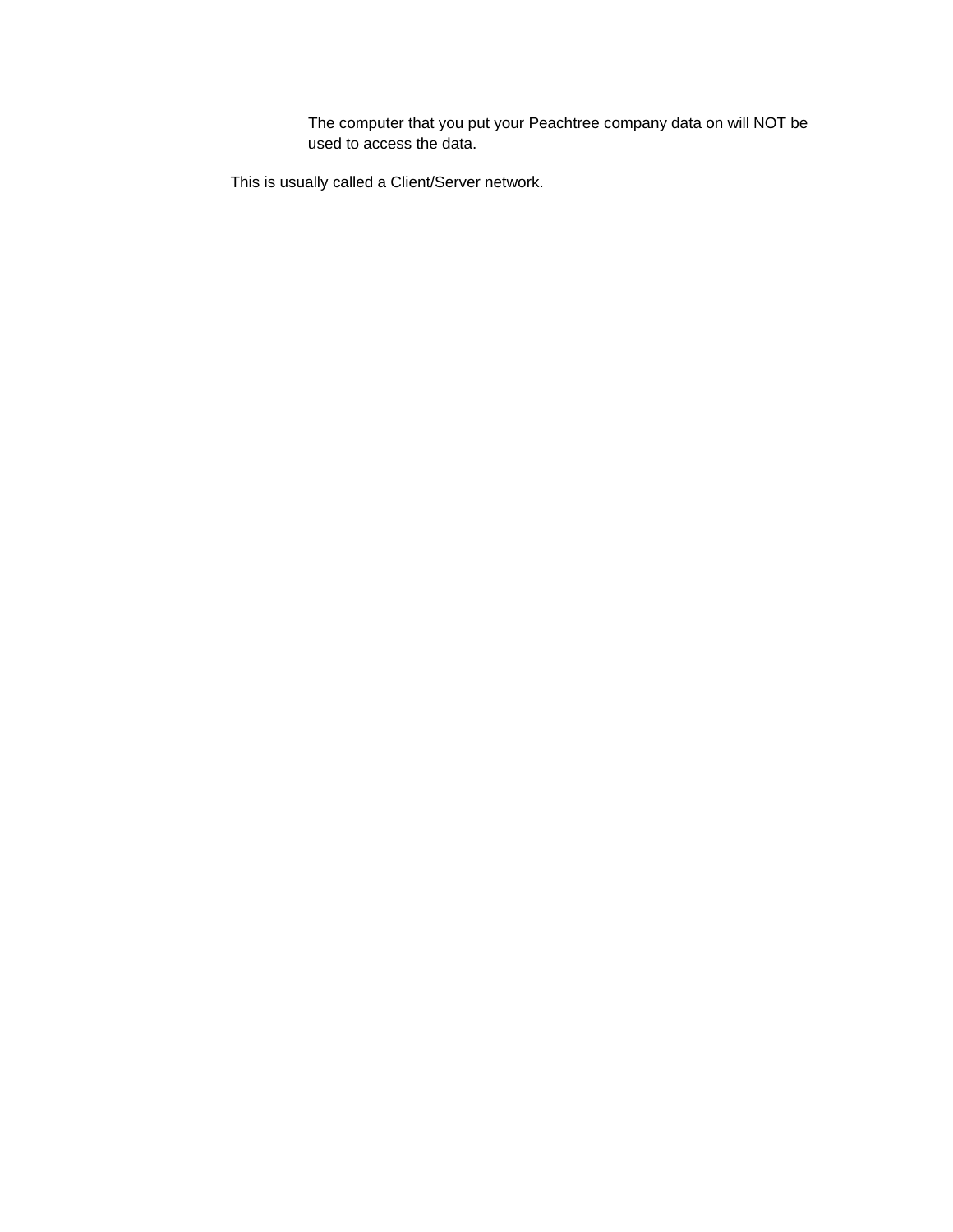#### **I. Installing Peachtree on a Single/Stand-Alone Computer**

This section is for users who are installing Peachtree on only one computer and that computer will hold both the Peachtree program files and the Peachtree company data files. For help as you go, click the Help button on any of the windows you see during installation.

**Be sure to follow directions for any notifications regarding your firewall or anti-virus programs. Certain Peachtree files may trigger an alert message but you must allow those files to run.** 

1. Insert the Peachtree disc in the drive. The Peachtree Autorun window automatically appears.

If it does not start automatically:

 Microsoft Vista™ Users select **Start/All Programs/Accessories/Run** Other Users select **Start/Run**

On the command line, type **D:AUTORUN** (substitute the appropriate drive letter if you are installing from a drive other than D), and then select **OK**.

- 2. Click the **Peachtree Accounting** install option.
- 3. Read the information and instructions on the window, and then select **Next**.
- 4. Read the License Agreement and, if you accept the terms, select the **Agree** option. Select **Next**.

(If you select **Disagree**, you will exit the setup program when you click **Next**.)

- 5. If you receive a warning that the Microsoft Windows firewall has been detected, we recommend that you select **Yes**. This will help to ensure that Peachtree installs and runs correctly on your computer.
- 6. If you have any firewall software installed on your computer, you will receive a notice that it is running. Please read the information on this screen carefully and follow any directions. If you need detailed, step-by-step, help for modifying your firewall setup, see http://www.peachtree.com/support/firewa ll\_install\_tips.cfm.

Click **OK** when you have finished with any modifications to your firewall.

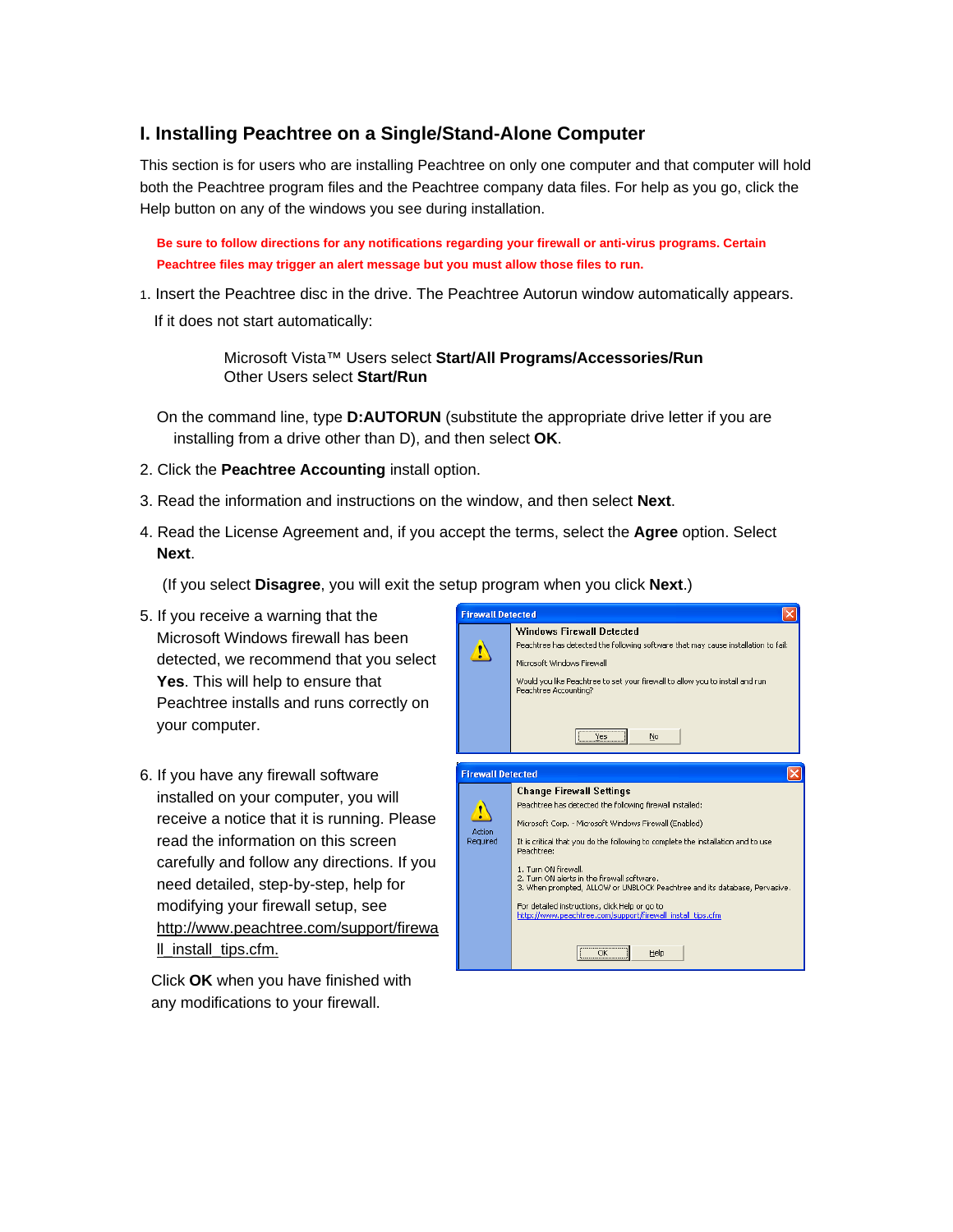7. If you have any anti-virus software running on your computer, you will receive a message informing you of the name of that software**. Read this warning carefully and follow any directions.** This will ensure that Peachtree installs and runs correctly on your computer.

Click **OK** when you have completed the instructions.



- 8. Enter the serial number found on your CD sleeve and click **Next**.
- 9. Select **Yes** at the Standalone or Network window. This will ensure that you install correctly for single user setup. Click **Next.**
- 10. Select **Yes** to the question "Will you store Peachtree company data on this computer?" Click **Next**.
- 11. The Set Peachtree Program Files Location window appears, asking you to specify where you want to put the Peachtree program files. Enter the appropriate path here or leave it set to the default.

The path MUST point to a local drive.

Click **Next** to continue.

12. You can accept the default location for your Peachtree company data files or you can click Browse and select a different location.

Click **Next** to continue.



Primary Peachtree company data location: c:\Program Files\Sage Software\Peachtree\Company Browse.

Note: if your computer does not meet the minimum system requirements, you will receive a notification of this at this point.

- **Note:** If you are installing Peachtree Premium Accountants Edition, the Components window appears. It lets you select certain Peachtree components for installation. Follow the onscreen instructions, then select **Next** to continue.
- 13. Review the locations of your program Peachtree Premium Accounting will be installed to the following locations: and company data files. Make sure that The Peachtree program files will be located at: these paths are correct. Click Back to C:\Program Files\Sage Software\Peachtree change them. Click **Install** to install Peachtree. The Peachtree company data files will be located at: C:\Program Files\Sage Software\Peachtree\Company  $\overline{\triangledown}$  Add the Peachtree shortcuts to the desktop
	- ☑ Add an icon to the quick launch toolbar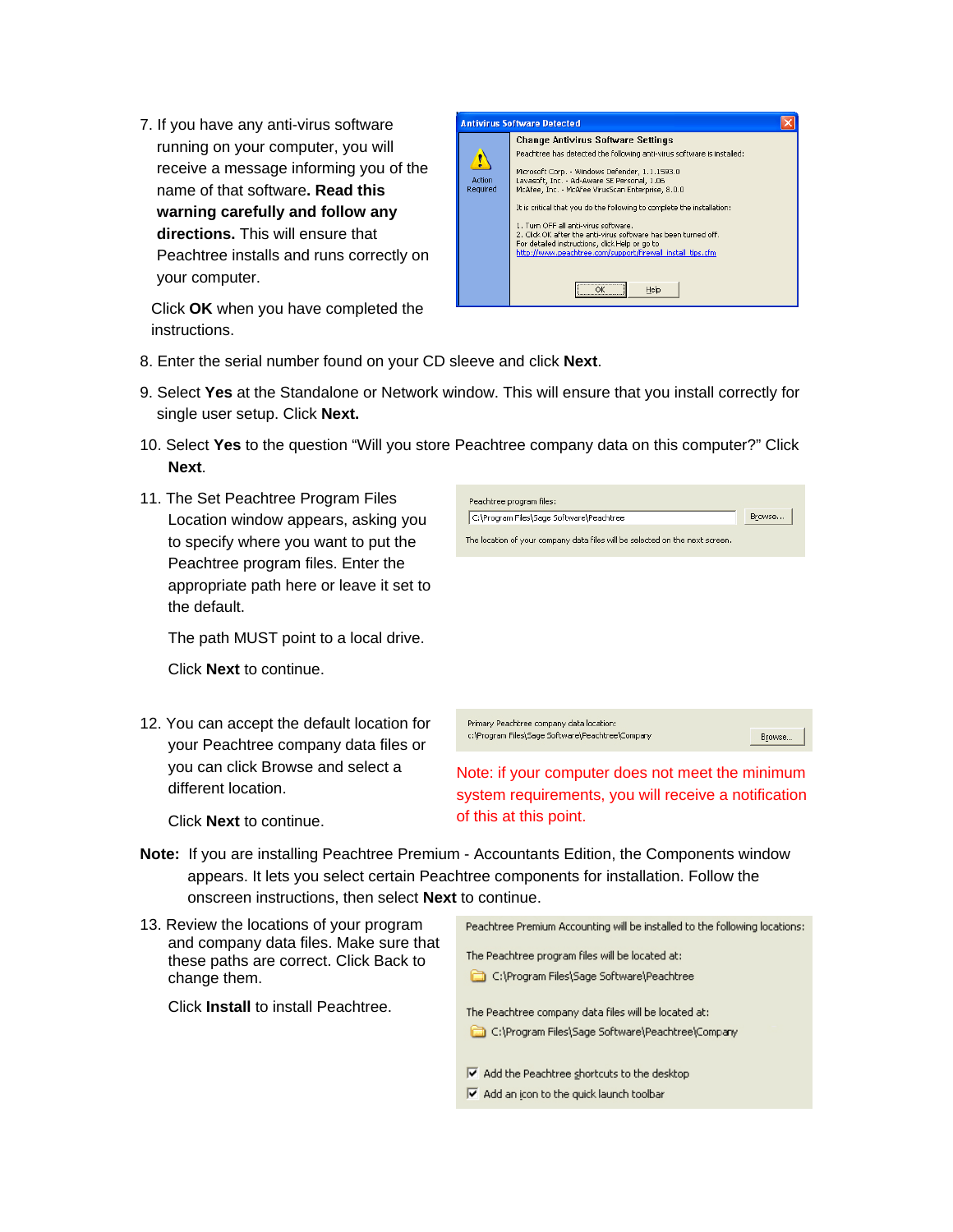- **Warning:** During the install process, you will see a list of programs and files that you must allow to run for Peachtree to run properly. If you receive any warnings from your firewall software, be sure to select **Allow** or **Unblock** for these programs.
- 14. When the installation is complete, the Installation Completed window appears. It gives you two options. Check or uncheck these boxes as desired; then select the **Finish** button to complete installation.

### **II. Install on a network and the computer that has the Peachtree company data will be used as a workstation.**

Use these instructions if

 More than one computer will be networked so that multiple users may access your Peachtree company data at once.

 The computer that you put your Peachtree company data on will be used to access the data.

**Important Note: You must first install the Peachtree program files on the computer where the Peachtree company data files will be stored. Then, install Peachtree on** *each workstation***. When you install on these workstations, specify 1) the networked, "server," computer where the Peachtree company data is stored as the location for data files, and 2) a local drive (usually C:) on the workstation for the** program **files.** 

#### **A. Installing on the computer where the Peachtree company data files will be stored**

 Be sure to follow directions for any notifications regarding your firewall or anti-virus programs. Certain Peachtree files may trigger an alert message but you must allow them to run.

- 1. Insert the Peachtree disc in the drive. The Peachtree Autorun window automatically appears.
	- If it does not start automatically:

 Microsoft Vista™ Users select **Start/All Programs/Accessories/Run** Other Users select **Start/Run**

On the command line, type **D:AUTORUN** (substitute the appropriate drive letter if you are installing from a drive other than D), and then select **OK**.

- 2. Click the **Peachtree Accounting** install option.
- 3. Read the information and instructions on the window, and then select **Next**.
- 4. Read the License Agreement and, if you accept the terms, select the **Agree** option. Select **Next**.

(If you select **Disagree**, you will exit the setup program when you click **Next**.)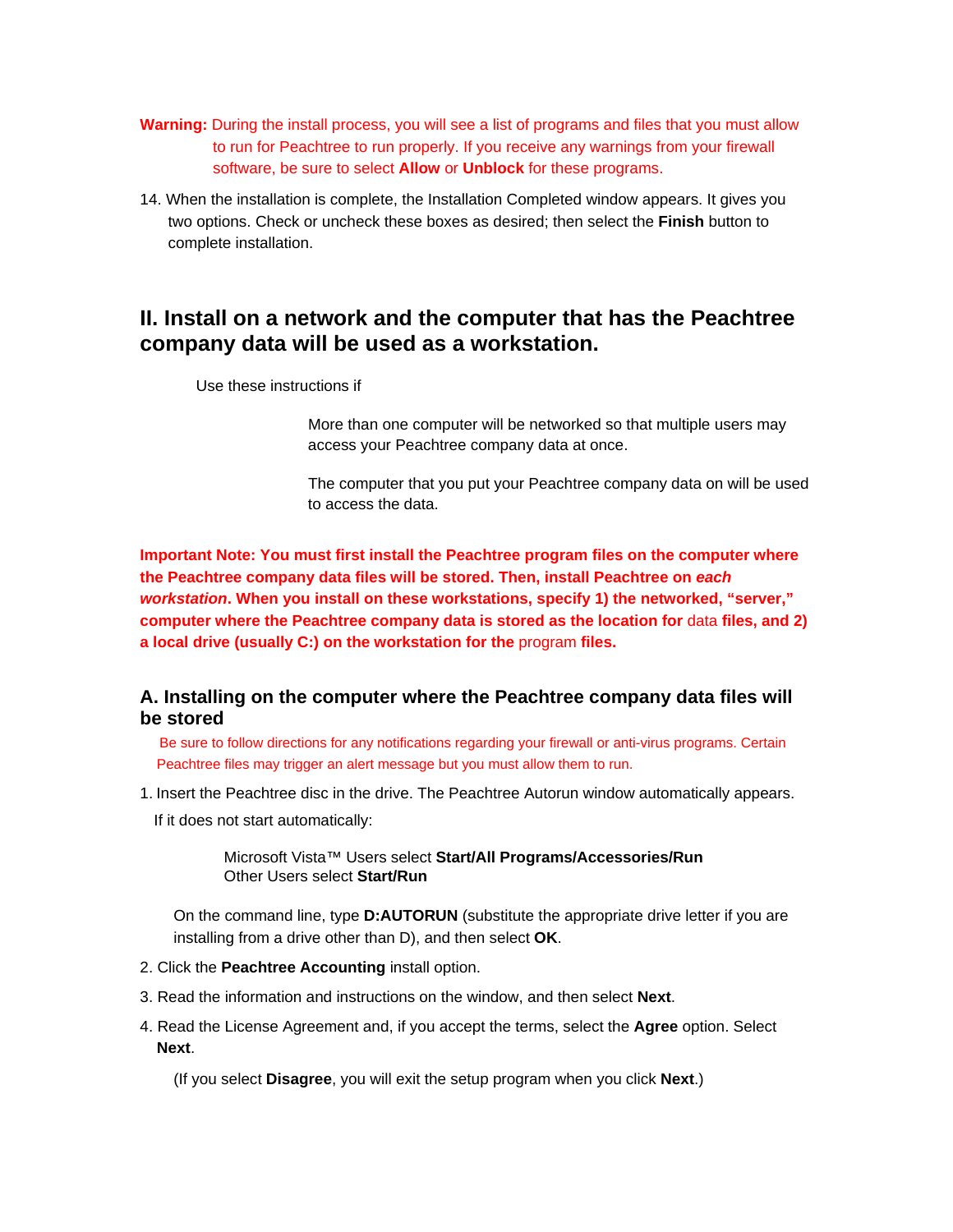- 5. If you receive a warning that the Microsoft Windows firewall has been detected, we recommend that you select **Yes**. This will help to ensure that Peachtree installs and runs correctly on your computer.
- 6. IF you have any firewall software installed on your computer, you will receive a notice that it is running. Please read the information on this screen carefully and follow any directions. If you need detailed, step-by-step help for modifying your firewall setup, see http://www.peachtree.com/support/firewall \_install\_tips.cfm.

 Click **OK** when you have finished with any modifications to your firewall.



7. If you have any anti-virus software running on your computer, you will receive a message informing you of the name of that software. Read this warning carefully and follow any directions. This will ensure that Peachtree installs and runs correctly on your computer.

Click **OK** when you have turned off your antivirus software.

- 8. Enter the serial number found on your CD sleeve and click **Next**.
- 9. Next, the Standalone or Network window appears. Select **No**. This will ensure that you install correctly for multi-user setup. Click **Next.**
- 10. Select **Yes** to the question "Will you store Peachtree company data on this computer?" Click **Next**.

If you are installing Peachtree Quantum, you will NOT see this screen.

11. Select **Yes** to the question "After installation, will anyone work at this computer?" This ensures that the complete Peachtree program will be installed on this computer, enabling you to operate Peachtree here.

#### If you are installing Peachtree Quantum, you will NOT see this screen.

12. The Set Peachtree Program Files Location window appears, asking you to specify where you want to put the Peachtree program file. Enter the appropriate path here or leave it set to the default.

**Note:** The path MUST point to a local drive.

Peachtree program files: Browse... C:\Program Files\Sage Software\Peachtree The location of your company data files will be selected on the next screen.

Click **Next** to continue.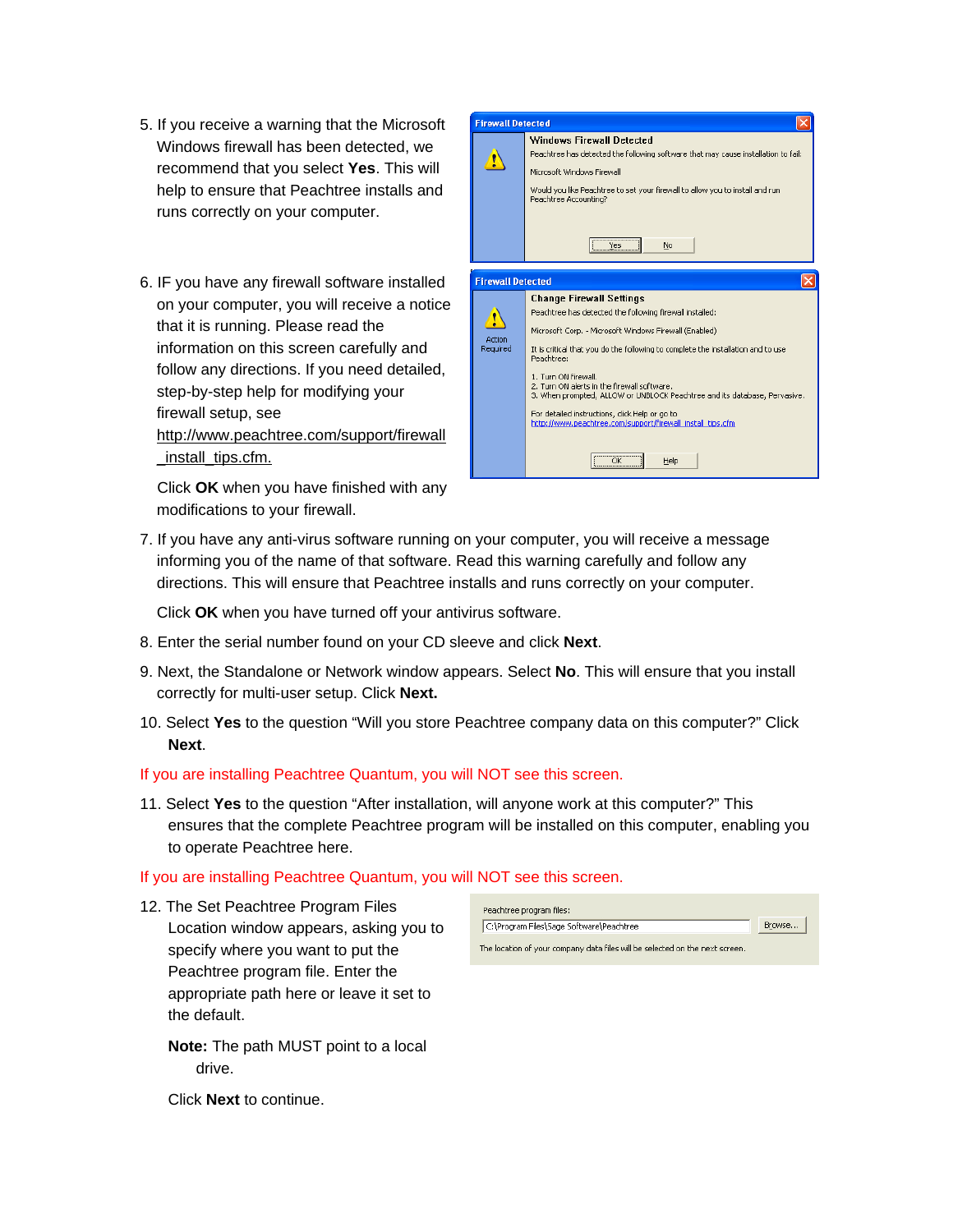13. Now, you can accept the default location for your Peachtree company data files or you can click Browse and select a different location. They should be stored on THIS computer's hard drive, however.

Primary Peachtree company data location: c:\Program Files\Sage Software\Peachtree\Company

Browse.

Note: if your computer does not meet the minimum system requirements, you will receive a notification of this at this point.

Click **Next** to continue.

- 14. On the Program Settings window, indicate whether or not all of your Peachtree company data files will be stored on this computer. If you have only one company, select **Yes**.
- **Note:** If you are installing Peachtree Premium Accountants Edition or Peachtree Quantum Accountants Edition, the Components window appears. It lets you select certain Peachtree components for installation. Follow the onscreen instructions, then select **Next** to continue.
- 15. Review the locations of your program and company data files. Make sure that these paths are correct. Click Back to change them.

Peachtree Premium Accounting will be installed to the following locations: The Peachtree program files will be located at: C:\Program Files\Sage Software\Peachtree The Peachtree company data files will be located at: C:\Program Files\Sage Software\Peachtree\Company M Add the Peachtree shortcuts to the desktop M Add an icon to the quick launch toolbar

Click **Install** to install Peachtree.

**Warning**: During the install process, you will see a list of programs and files that you must allow to run for Peachtree to run properly. If you receive any warnings from your firewall software, be sure to select **Allow** or **Unblock** for these programs.

16. Next, Peachtree will display the Sharing Peachtree Company Data window. You will need to share the folder where the Peachtree company data is stored on this computer.

| You need to share the 'Peachtree' folder so that other users<br>on your network can connect to Peachtree company data. | Share the folder   |
|------------------------------------------------------------------------------------------------------------------------|--------------------|
| Other Peachtree users on your network will need to map a drive to:<br>\\GAA506681\Peachtree                            |                    |
| You can view important information you will need when<br>installing Peachtree on other compuers on your network.       | Network setup tips |

Write down this path so that you will know where to point your other computers when you install Peachtree on them. Or click **Network setup tips** and print.

- 17. Click **Share the Folder** to open Windows Explorer with the Peachtree folder highlighted.
- 18. Right-click the Peachtree folder and select **Properties**. Click the **Sharing** tab.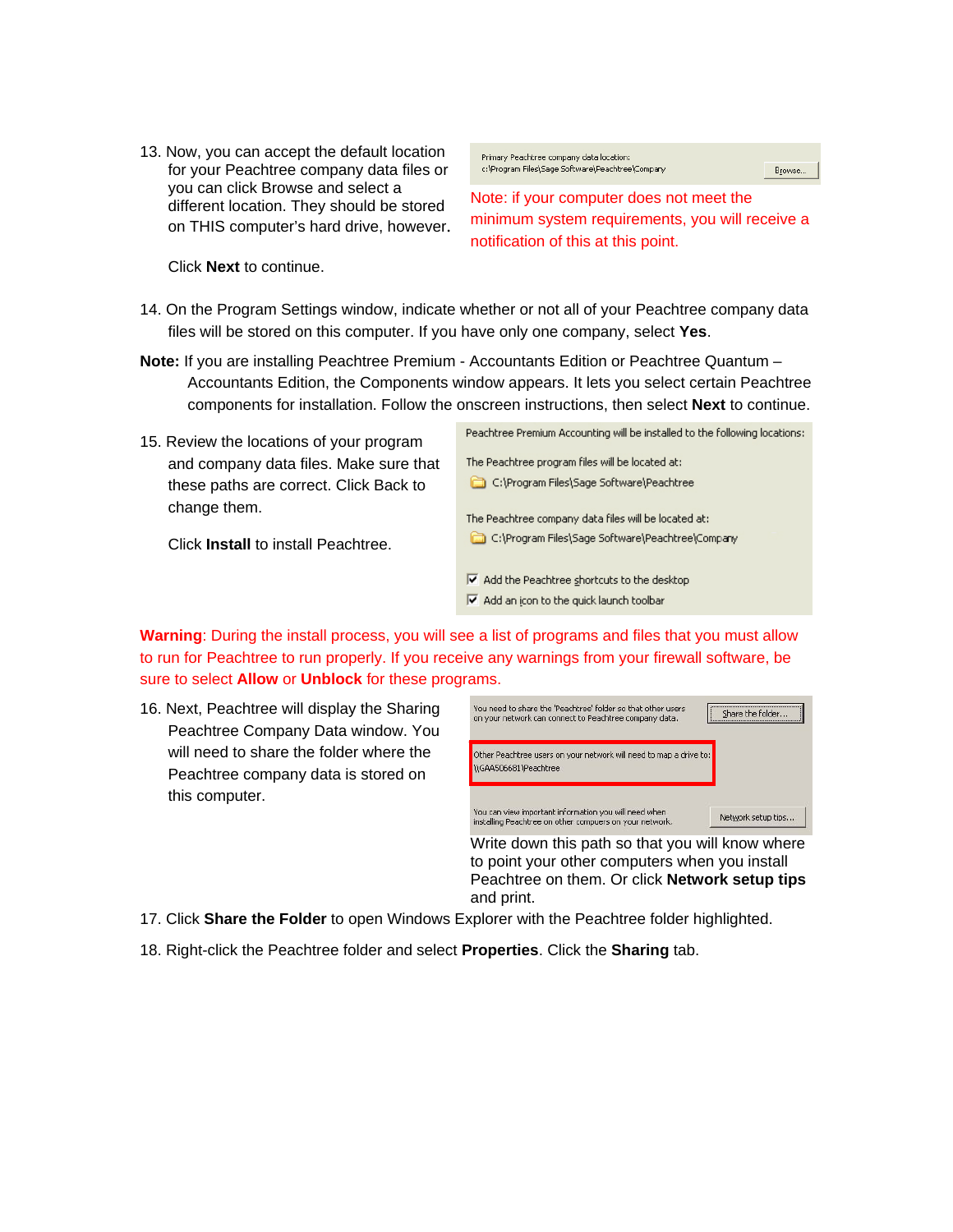19. Select **Share this folder** and note the Share name. This is where you will need to point the other computers when you install Peachtree on them.

| <b>Peachtree Properties</b>                                                                                                  |  |  |
|------------------------------------------------------------------------------------------------------------------------------|--|--|
| Sharing<br>General<br>Security<br>Customize                                                                                  |  |  |
| You can share this folder with other users on your<br>network. To enable sharing for this folder, click Share this<br>folder |  |  |
| Do not share this folder<br>Share this folder                                                                                |  |  |
| Peachtree<br>Share name:                                                                                                     |  |  |
| Comment:                                                                                                                     |  |  |
| User limit:<br>Maximum allowed                                                                                               |  |  |
| $\bigcirc$ Allow this number of users:                                                                                       |  |  |
| To set permissions for users who access this<br>Permissions<br>folder over the network, click Permissions,                   |  |  |
| To configure settings for offline access, click<br>Caching<br>Caching.                                                       |  |  |
| New Share                                                                                                                    |  |  |
| Windows Firewall is configured to allow this folder to be shared<br>with other computers on the network.                     |  |  |
| View your Windows Firewall settings                                                                                          |  |  |
| OK<br>Cancel<br>Apply                                                                                                        |  |  |

- 21. Click **OK** on the sharing window.
- 22. Note the shared folder name and click **Network setup tips** to view and print the tip sheet. You will need this to set up your workstations.
- 23. Click **Next**. When the installation is complete, the Installation Completed window appears. It gives you three options. Check or uncheck these boxes as desired; then select the **Finish** button to complete installation.

#### **B. Installing on Workstations**

Follow these steps to install Peachtree on each workstation. Make sure you know the drive and directory of the Peachtree company data files located on the "server" computer before you begin installation.

- Be sure to follow directions for any notifications regarding your firewall or anti-virus programs. Certain Peachtree files may trigger an alert message but you must allow them to run.
- 1. Insert the Peachtree disc in the drive. The Peachtree Autorun window automatically appears.
	- If it does not start automatically:

 Microsoft Vista™ Users select **Start/All Programs/Accessories/Run** Other Users select **Start/Run**

On the command line, type **D:AUTORUN** (substitute the appropriate drive letter if you are installing from a drive other than D), and then select **OK**.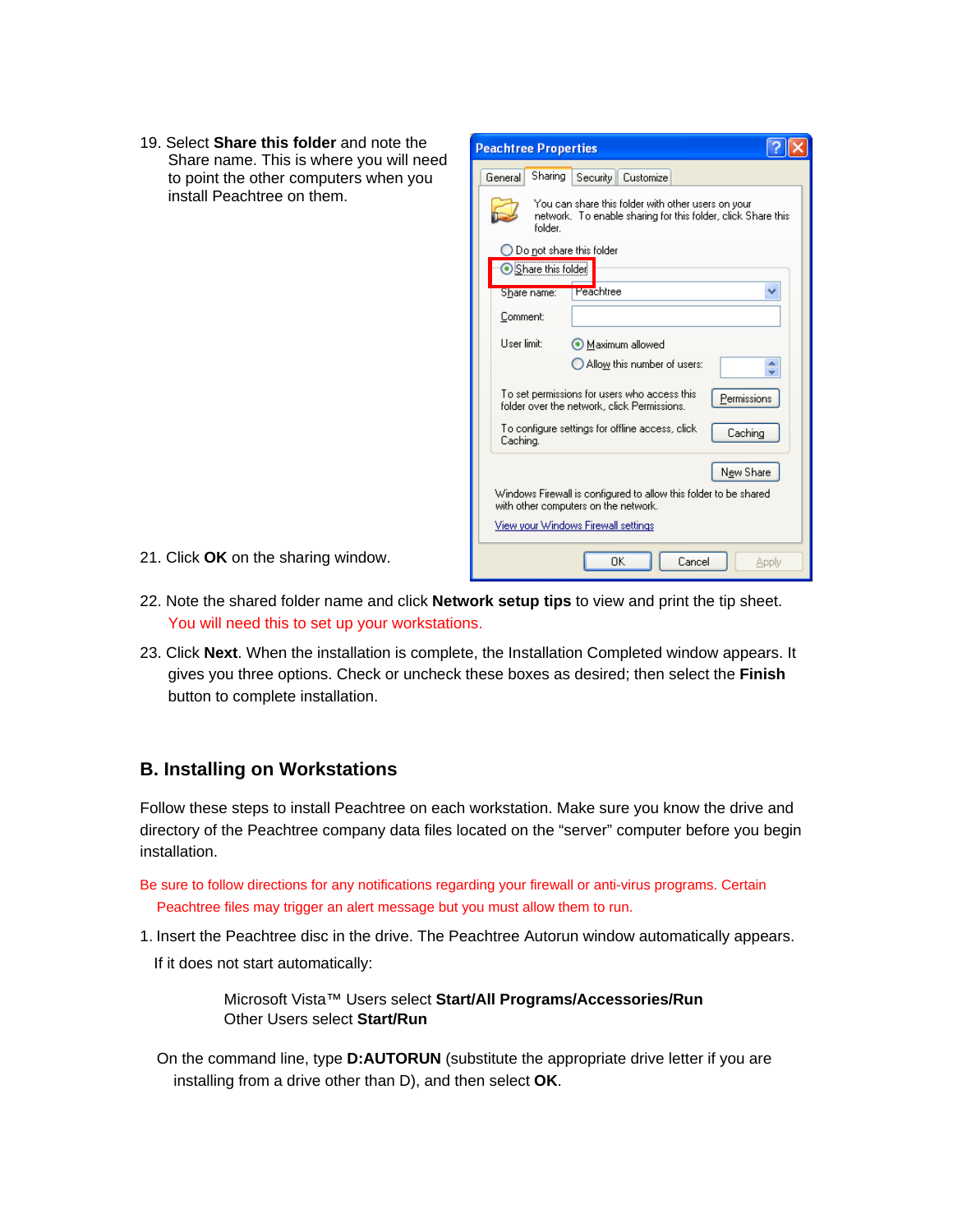- 2. Click the **Peachtree Accounting** install option.
- 3. Read the information and instructions on the window, and then select **Next**.
- 4. Read the License Agreement and, if you accept the terms, select the **Agree** option. Select **Next**.
- 5. At this time, you may receive a warning that the Microsoft Windows firewall has been detected. If so, we recommend that you select **Yes**. This will help to ensure that Peachtree installs and runs correctly on your computer.
- 6. Next, if you have any firewall software installed on your computer, you will receive a notice that it is running. Please read the information on this screen carefully and follow any directions. If you need detailed, step-by-step help for modifying your firewall setup, see http://www.peachtree.com/support/firewall\_install\_tips.cfm. Click **OK** when you have finished with any modifications to your firewall
- 7. If you have any anti-virus software running on your computer, you will receive a message informing you of the name of that software. Read this warning carefully and follow any directions. This will ensure that Peachtree installs and runs correctly on your computer. Click OK when you have turned off your antivirus software.
- 8. Enter the serial number found on your CD sleeve and click **Next**.
- 9. Next, the Standalone or Network window appears. Select **No**. This will ensure Peachtree knows you are installing in a network environment. Click **Next.**
- 10. Select **No** to the question "Will you store Peachtree company data on this computer?" Click **Next**.
- 11. Select **Yes** on this window, since you installed Peachtree on the computer where the Peachtree company data will be stored in the steps above.
- 12. The Set Peachtree Program Files Location window appears, asking you to specify where you want to put the Peachtree program file. Enter the appropriate path here or leave it set to the default.
	- **Note:** The path MUST point to a local drive.

Click **Next** to continue.

| Have you already installed Peachtree Accounting Release 2008 on the computer where the<br>company data will be kept? |  |
|----------------------------------------------------------------------------------------------------------------------|--|
| G Yesi                                                                                                               |  |
| No.                                                                                                                  |  |
|                                                                                                                      |  |
| Peachtree program files:                                                                                             |  |
| Browse<br>C:\Program Files\Sage Software\Peachtree                                                                   |  |
|                                                                                                                      |  |

The location of your company data files will be selected on the next screen.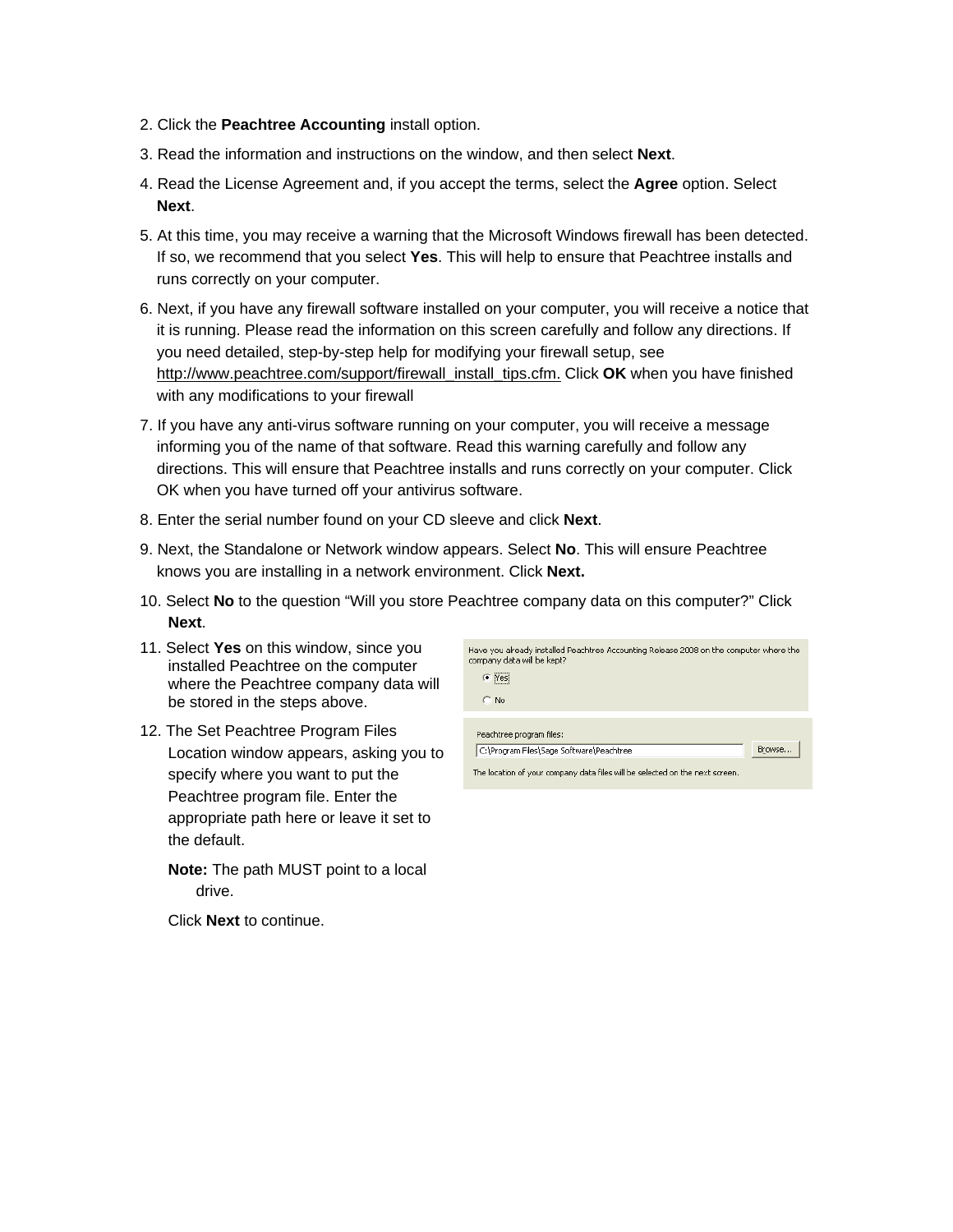13. Click the drop-down arrow to display a list of shared folders on your network. If you shared the Peachtree folder on your 'server' computer correctly (as in the instructions above), you will see the appropriate folder here. Click on it to select it.

**Note:** If it is not in this list, you can click **Find a computer** and search for it manually.

| Select the network computer where the Peachtree company data is stored:                                      |                 |  |  |
|--------------------------------------------------------------------------------------------------------------|-----------------|--|--|
| Z: (Peachtree on Rachel)                                                                                     | Find a computer |  |  |
| If you don't see the correct computer in the list, click the Find a Computer button to map a<br>drive to it. |                 |  |  |
| Company data location:                                                                                       |                 |  |  |
| Z:\Company                                                                                                   |                 |  |  |
|                                                                                                              |                 |  |  |

**Note:** if your computer does not meet the minimum system requirements, you will receive a notification of this at this point.

Click **Next** to continue.

- **Note:** If you are installing Peachtree Premium Accountants Edition, the Components window appears. It lets you select certain Peachtree components for installation. Follow the onscreen instructions, then select **Next** to continue.
- 14. Finally, you can review the locations of your program and company data files. Make sure that these paths are correct. Click Back to change them.

Click **Install** to install Peachtree.

The Peachtree program files will be located at:

C:\Program Files\Sage Software\Peachtree

The Peachtree company data files will be located at: 2:\Company

- $\triangledown$  Add the Peachtree shortcuts to the desktop
- $\blacktriangleright$  Add an icon to the quick launch toolbar

**Warning:** During the install process, you will see a list of programs and files that you must allow to run for Peachtree to run properly. If you receive any warnings from your firewall software, be sure to select **Allow** or **Unblock** for these programs.

- 15. When the installation is complete, the Installation Completed window appears. It gives you three options. Check or uncheck these boxes as desired; then select the **Finish** button to complete installation.
- 16. Repeat these instructions for each workstation.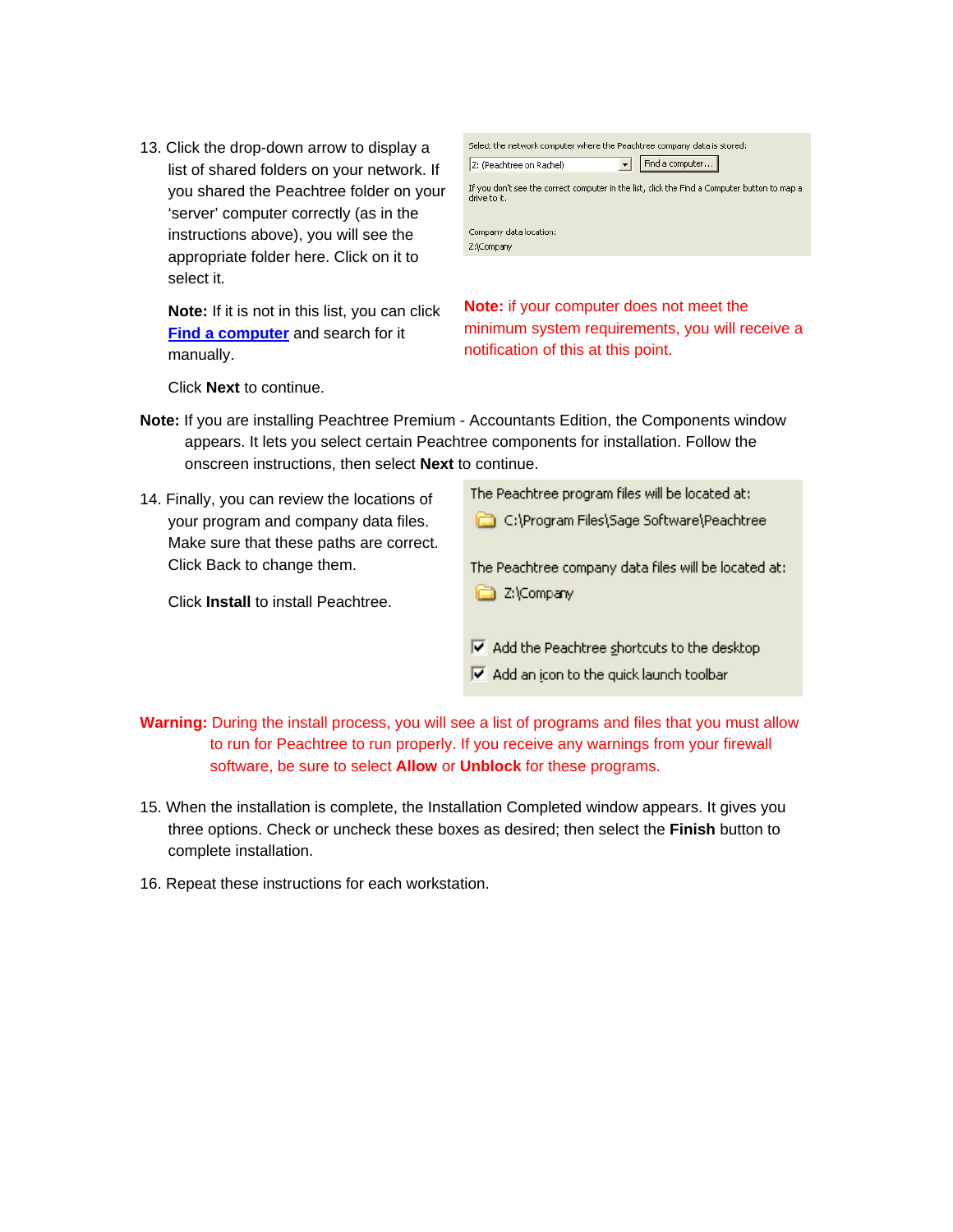# **III. Install on a network and the computer that has the company data will NOT be used as a workstation**

Use these instructions if

 More than one computer will be networked so that multiple users may access your company data at once.

 The computer that you put your company on will NOT be used to access the data.

Peachtree Quantum users! You must install all Peachtree Program files on the server computer. Do NOT follow the instructions below. Instead, go to page 5 and follow the instructions there!

#### **A. Server Installation**

- Begin on the SERVER first. This is the computer that will store the Peachtree company data files. Be sure to follow directions for any notifications regarding your firewall or anti-virus programs. Certain Peachtree files may trigger an alert message but you must allow these files to run.
- 1. Insert the Peachtree disc in the drive. The Peachtree Autorun window automatically appears.

If it does not start automatically:

 Microsoft Vista™ Users select **Start/All Programs/Accessories/Run** Other Users select **Start/Run**

On the command line, type **D:AUTORUN** (substitute the appropriate drive letter if you are installing from a drive other than D), and then select **OK**.

- 2. Click the **Peachtree Accounting** install option.
- 3. Read the information and instructions on the window, and then select **Next**.
- 4. Read the License Agreement and, if you accept the terms, select the **Agree** option. Select **Next**.

(If you select **Disagree**, you will exit the setup program when you click **Next**.)

- 5. At this time, you may receive a warning that the Microsoft Windows firewall has been detected. If so, we recommend that you select **Yes**. This will help to ensure that Peachtree installs and runs correctly on your computer.
- 6. Next, if you have any firewall software installed on your computer, you will receive a notice that it is running. Please read the information on this screen carefully and follow any directions. If you need detailed, step-by-step help for modifying your firewall setup, see

http://www.peachtree.com/support/firewall \_install\_tips.cfm. Click **OK** when you have

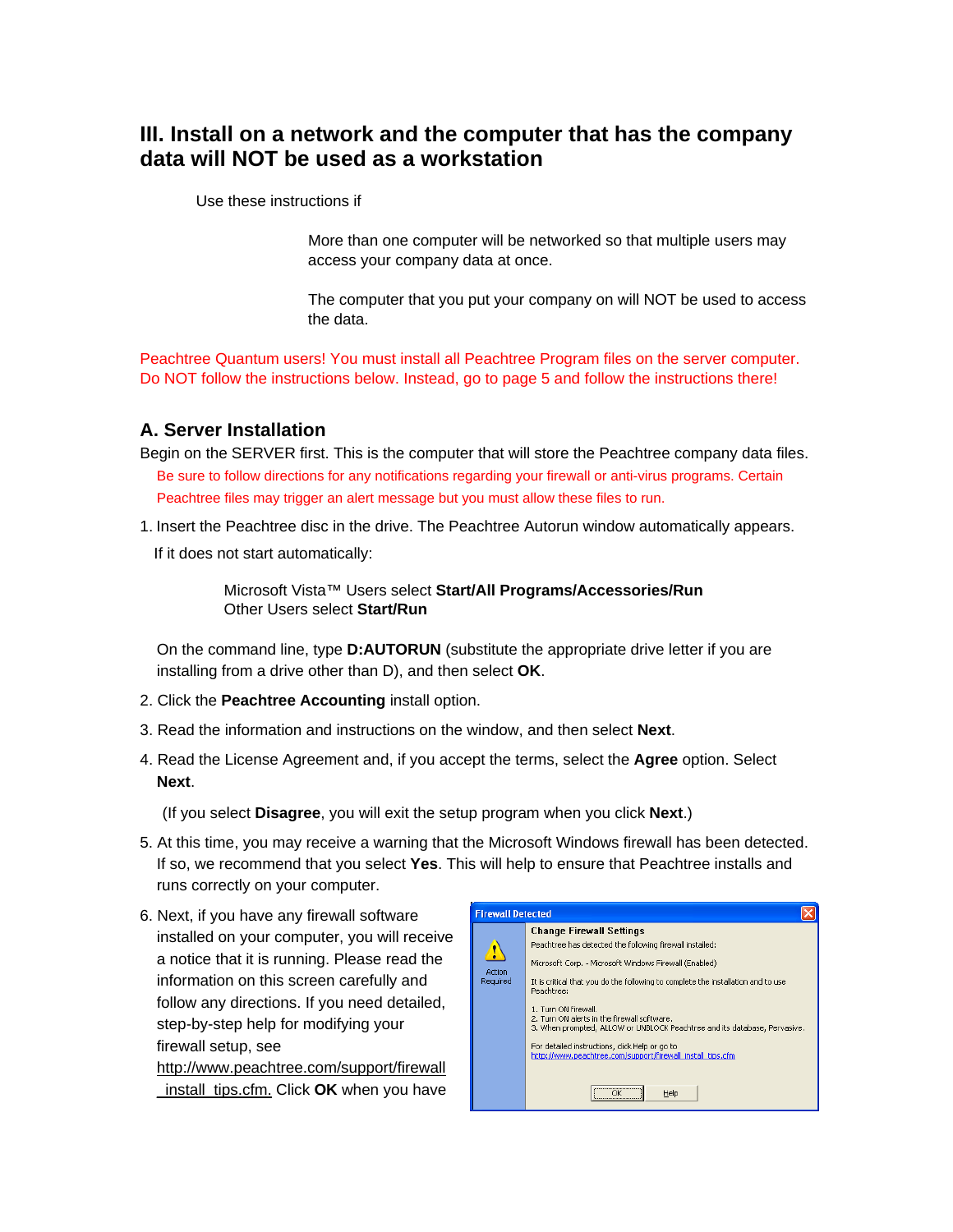finished with any modifications to your firewall.

- 7. If you have any anti-virus software running on your computer, you will receive a message informing you of the name of that software. Read this warning carefully and follow any directions. This will ensure that Peachtree installs and runs correctly on your computer. Click **OK** when you have turned off your antivirus software.
- 8. Enter the serial number found on your CD sleeve and click **Next**.
- 9. Next, the Standalone or Network window appears. Select **No**. This will ensure that you install correctly for multi-user setup. Click **Next.**
- 10. Select **Yes** to the question "Will you store Peachtree company data on this computer?" Click **Next**.
- 11. Select **No** to the question "After installation, will anyone work at this computer?" This ensures that only files necessary to access the Peachtree company files are stored on this computer.
- 12. Now, you can accept the default location for your Peachtree company data files or you can click Browse and select a different location.

| Peachtree program files:                                                     |        |  |  |
|------------------------------------------------------------------------------|--------|--|--|
| C:\Program Files\Sage Software\Peachtree                                     | Browse |  |  |
| The location of your company data files will be selected on the next screen. |        |  |  |
| Note: if your computer does not meet the                                     |        |  |  |
| minimum system requirements, you will receive a                              |        |  |  |

Click **Next** to continue.

minimum system requirements, you will receive a notification of this at this point.

- 13. On the Program Settings window, indicate whether or not all of your Peachtree company data files will be stored on this computer. If you have only one company, select **Yes**.
- 14. Review the locations of your database engine and company data files.

Click **Install** to install Peachtree.



- **Warning:** During the install process, you will see a list of programs and files that you must allow to run for Peachtree to run properly. If you receive any warnings from your firewall software, be sure to select **Allow** or **Unblock** for these programs.
- 15. Next, Peachtree will display the Sharing Peachtree Company Data window. You will need to share the folder where the Peachtree company data is stored on this computer.

| You need to share the 'Peachtree' folder so that other users<br>on your network can connect to Peachtree company data. | Share the folder   |
|------------------------------------------------------------------------------------------------------------------------|--------------------|
| Other Peachtree users on your network will need to map a drive to:<br>\\GAA506681\Peachtree                            |                    |
| You can view important information you will need when<br>installing Peachtree on other compuers on your network.       | Network setup tips |

Write down this path so that you will know where to point your other computers when you install Peachtree on them. Or click **Network setup tips** and print.

16. Click **Share the Folder** to open Window Explorer with the Peachtree folder highlighted.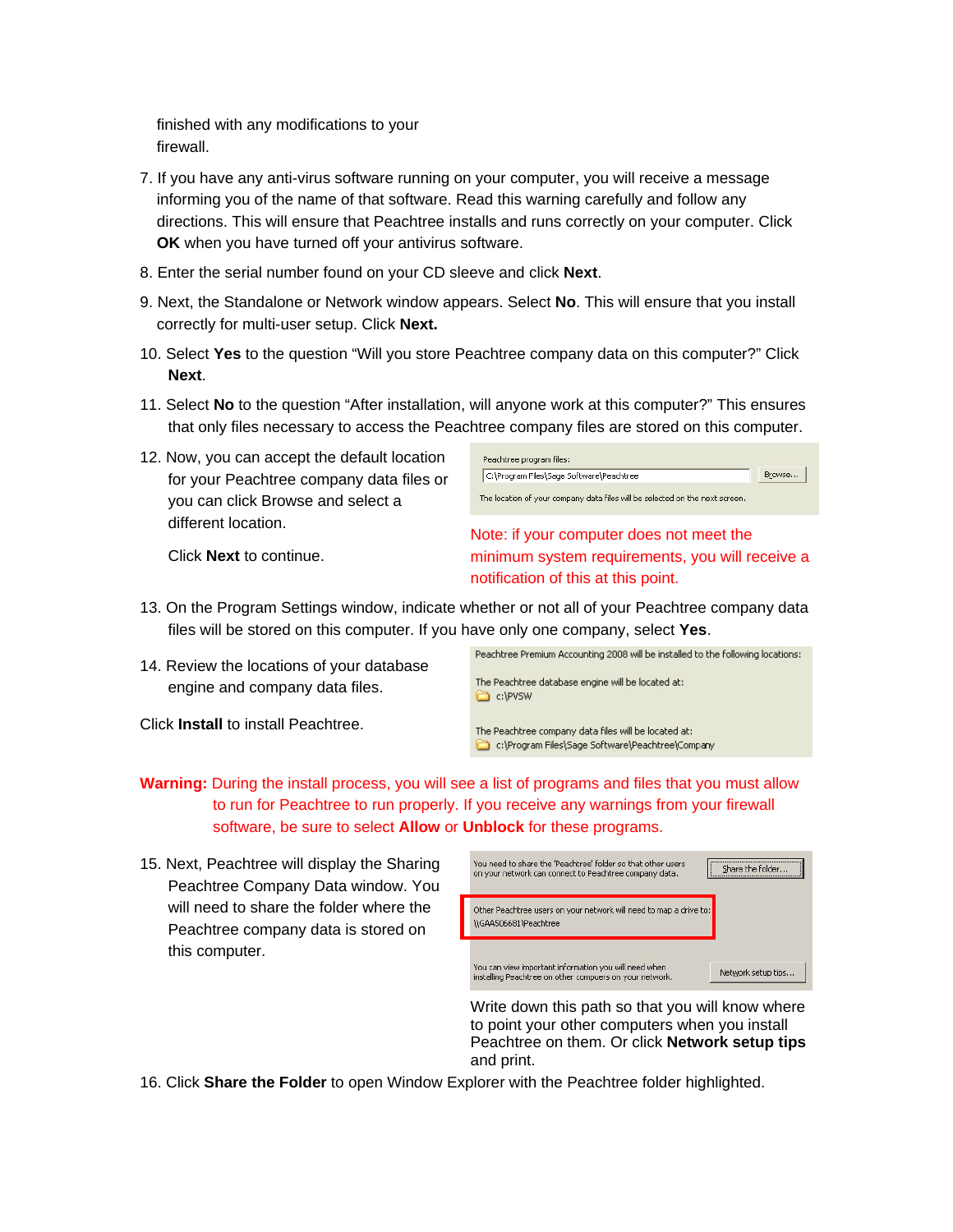- 17. Right-click the folder and select **Properties**. Click the **Sharing** tab.
- 18. Select **Share this folder** and note the Share name. This is where you will need to point the other computers when you install Peachtree on them.

| <b>Peachtree Properties</b>                                                                                                                     |
|-------------------------------------------------------------------------------------------------------------------------------------------------|
| Sharing<br>General<br>Security  <br>Customize                                                                                                   |
| You can share this folder with other users on your<br>network. To enable sharing for this folder, click Share this<br>folder                    |
| Do not share this folder<br>Share this folder                                                                                                   |
| Peachtree<br>Share name:                                                                                                                        |
| Comment:                                                                                                                                        |
| User limit:<br>Maximum allowed                                                                                                                  |
| Allow this number of users:                                                                                                                     |
| To set permissions for users who access this<br>Permissions<br>folder over the network, click Permissions.                                      |
| To configure settings for offline access, click<br>Caching<br>Caching.                                                                          |
| New Share                                                                                                                                       |
| Windows Firewall is configured to allow this folder to be shared<br>with other computers on the network.<br>View your Windows Firewall settings |
| ПK<br>Cancel<br>Apply                                                                                                                           |

- 20. Click **OK** on the Sharing window.
- 21. Note the shared folder name and click **Network setup tips** to view and print the tip sheet. You will need this to set up your workstations. Click **Next**.
- 22. When the installation is complete, the Installation Completed window appears. It gives you three options. Check or uncheck these boxes as desired; then select the **Finish** button to complete installation.

#### **B. Installing on Workstations**

Follow these steps to install Peachtree on each workstation. Make sure you know the drive and directory of the Peachtree company data files located on the "server" computer before you begin installation.

- Be sure to follow directions for any notifications regarding your firewall or anti-virus programs. Certain Peachtree files may trigger an alert message but you must allow them to run.
- 1. Insert the Peachtree disc in the drive. The Peachtree Autorun window automatically appears.
	- If it does not start automatically:

 Microsoft Vista™ users select **Start/All Programs/Accessories/Run** Other users select **Start/Run**

On the command line, type **D:AUTORUN** (substitute the appropriate drive letter if you are installing from a drive other than D), and then select **OK**.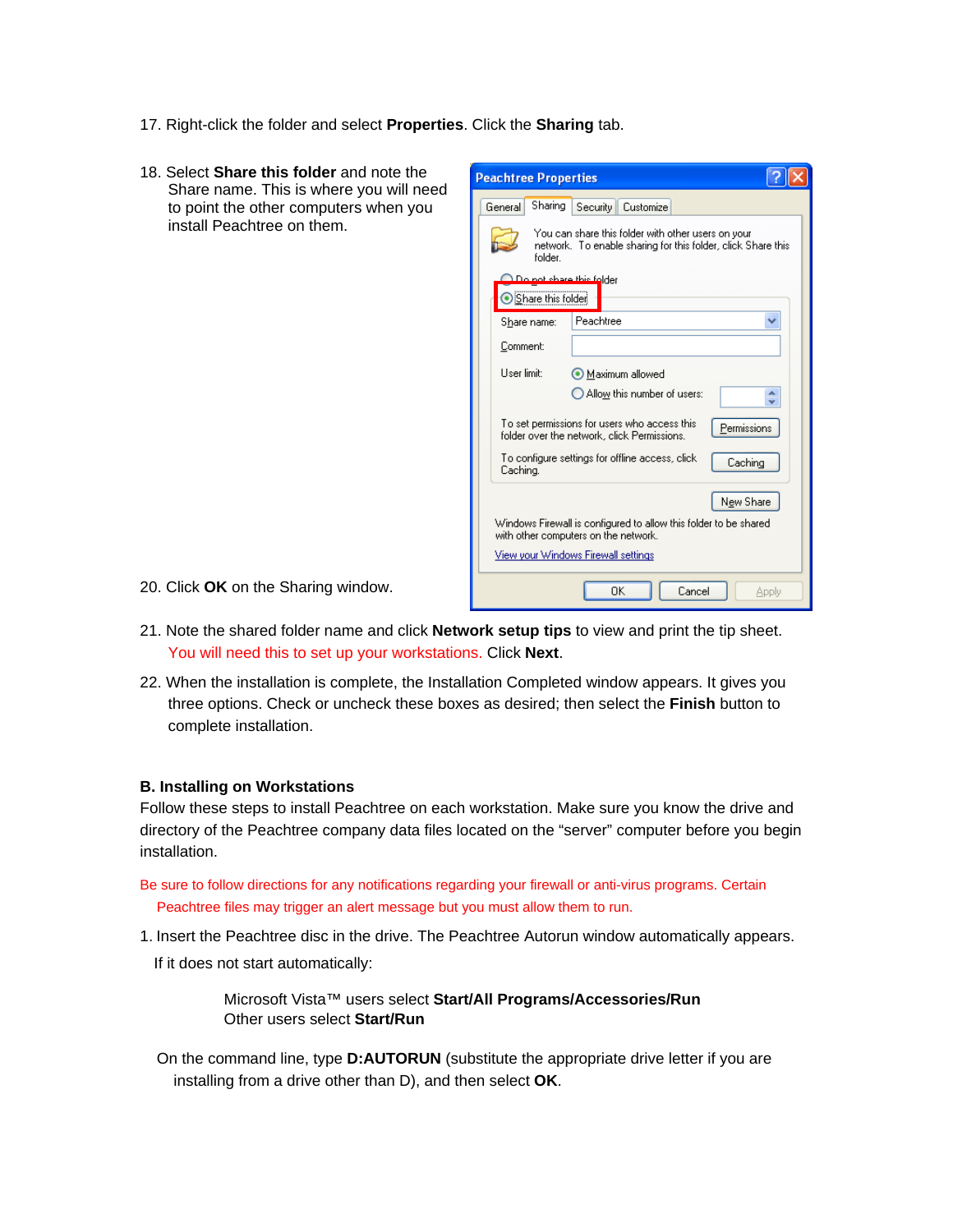- 2. Click the **Peachtree Accounting** install option.
- 3. Read the information and instructions on the window, and then select **Next**.
- 4. Read the License Agreement and, if you accept the terms, select the **Agree** option. Select **Next**.
- 5. If you receive a warning that the Microsoft Windows firewall has been detected, we recommend that you select **Yes**. This will help to ensure that Peachtree installs and runs correctly on your computer.
- 6. If you have any firewall software installed on your computer, you will receive a notice that it is running. Please read the information on this screen carefully and follow any directions. If you need detailed, step-by-step help for modifying your firewall setup, see http://www.peachtree.com/support/firewall\_install\_tips.cfm.

Click **OK** when you have finished with any modifications to your firewall.

7. If you have any anti-virus software running on your computer, you will receive a message informing you of the name of that software. Read this warning carefully and follow any directions. This will ensure that Peachtree installs and runs correctly on your computer.

Click **OK** when you have turned off your antivirus software.

- 8. Enter the serial number found on your CD sleeve and click **Next**.
- 9. Next, the Standalone or Network window appears. Select **No**. This will ensure Peachtree knows you are installing in a network environment. Click **Next.**
- 10. Select **No** to the question "Will you store Peachtree company data on this computer?" Click **Next**.
- 11. Select **Yes** on this window, since you installed Peachtree on the computer where the company data will be stored in the steps above.
- 12. The Set Peachtree Program Files Location window appears, asking you to specify where you want to put the Peachtree program file. Enter the appropriate path here or leave it set to the default. If you are upgrading, the path of the current installation should appear here automatically.
	- **Note:** The path MUST point to a local drive.

Click **Next** to continue.

| Have you already installed Peachtree Accounting Release 2008 on the computer where the<br>company data will be kept? |        |
|----------------------------------------------------------------------------------------------------------------------|--------|
| C Yesi                                                                                                               |        |
| No                                                                                                                   |        |
| Peachtree program files:                                                                                             |        |
| C:\Program Files\Sage Software\Peachtree                                                                             | Browse |

The location of your company data files will be selected on the next screen.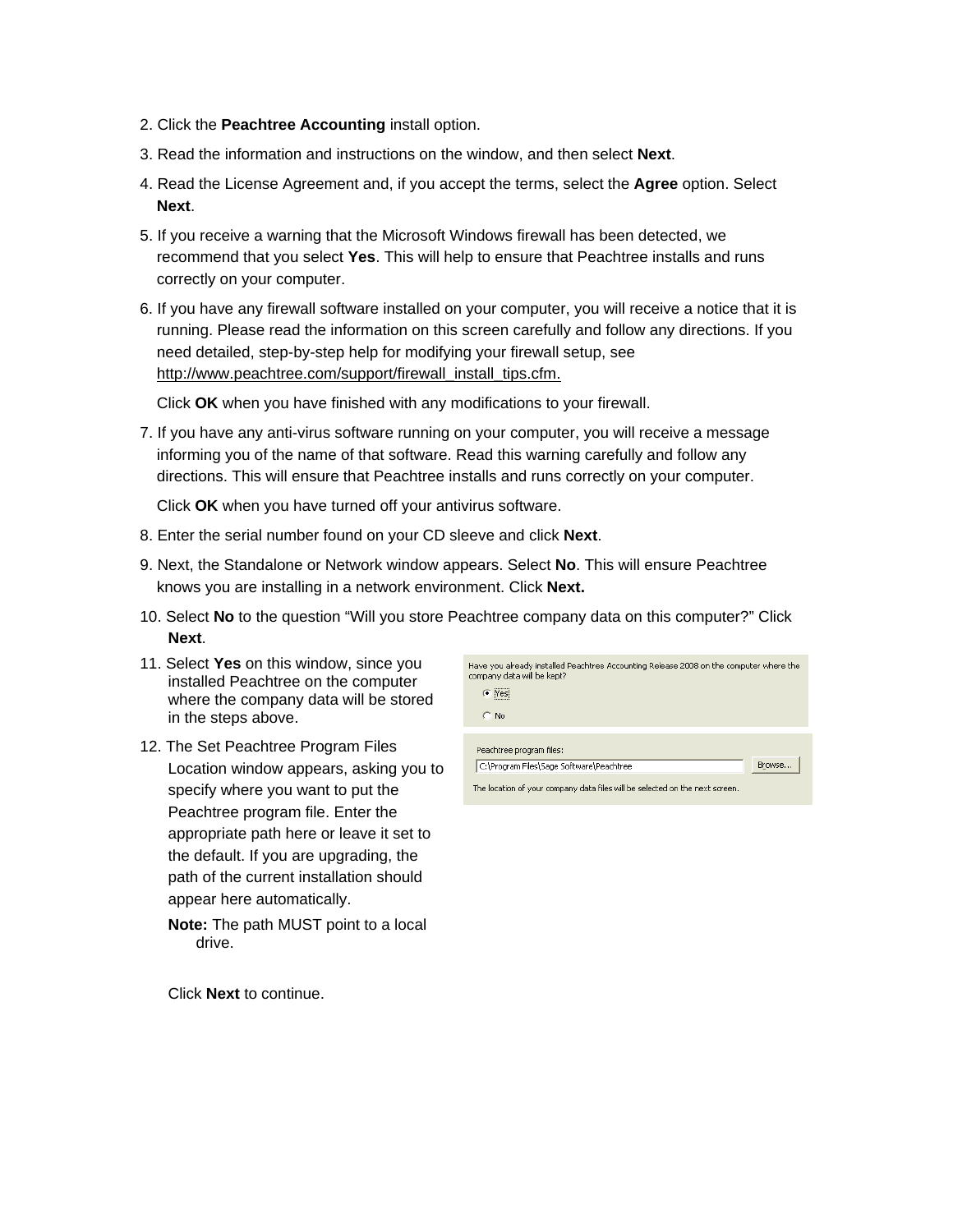13. Click the drop-down arrow to display a list of shared folders on your network. If you shared the Peachtree folder on your 'server' computer correctly (as in the instructions above), you will see the appropriate folder here. Click on it to select it.

**Note:** If it is not in this list, you can click **Find a computer** and search for it manually.

| Select the network computer where the Peachtree company data is stored:                                      |                 |  |  |
|--------------------------------------------------------------------------------------------------------------|-----------------|--|--|
| Z: (Peachtree on Rachel)                                                                                     | Find a computer |  |  |
| If you don't see the correct computer in the list, click the Find a Computer button to map a<br>drive to it. |                 |  |  |
| Company data location:<br>Z:\Company                                                                         |                 |  |  |
|                                                                                                              |                 |  |  |

Note: if your computer does not meet the minimum system requirements, you will receive a notification of this at this point.

 $\overline{\nabla}$  Add an icon to the quick launch toolbar

Click **Next** to continue.

- **Note:** If you are installing Peachtree Premium Accountants Edition, the Components window appears. It lets you select certain Peachtree components for installation. Follow the onscreen instructions; then select **Next** to continue.
- The Peachtree program files will be located at: 14. Review the locations of your program C:\Program Files\Sage Software\Peachtree and company data files. Make sure that these paths are correct. Click Back to change them. The Peachtree company data files will be located at: 2:\Company Click **Install** to install Peachtree.  $\overline{\triangledown}$  Add the Peachtree shortcuts to the desktop
- **Warning:** During the install process, you will see a list of programs and files that you must allow to run for Peachtree to run properly. If you receive any warnings from your firewall software, be sure to select **Allow** or **Unblock** for these programs.
- 15. When the installation is complete, the Installation Completed window appears. It gives you three options. Check or uncheck these boxes as desired; then select the **Finish** button to complete installation.
- 16. Repeat the Workstation instructions for each workstation.

# **Mapping a Drive to the Server Computer**

- If you cannot find the correct shared folder for your Peachtree company data files, it is most likely because your workstation is not mapped to the server computer that stores the Peachtree company data files. Below are general steps for mapping a drive.
- 1. To map the drive where the Peachtree company data files are stored, click **Find a Computer**. This will open the Microsoft Windows Map Network Drive window.